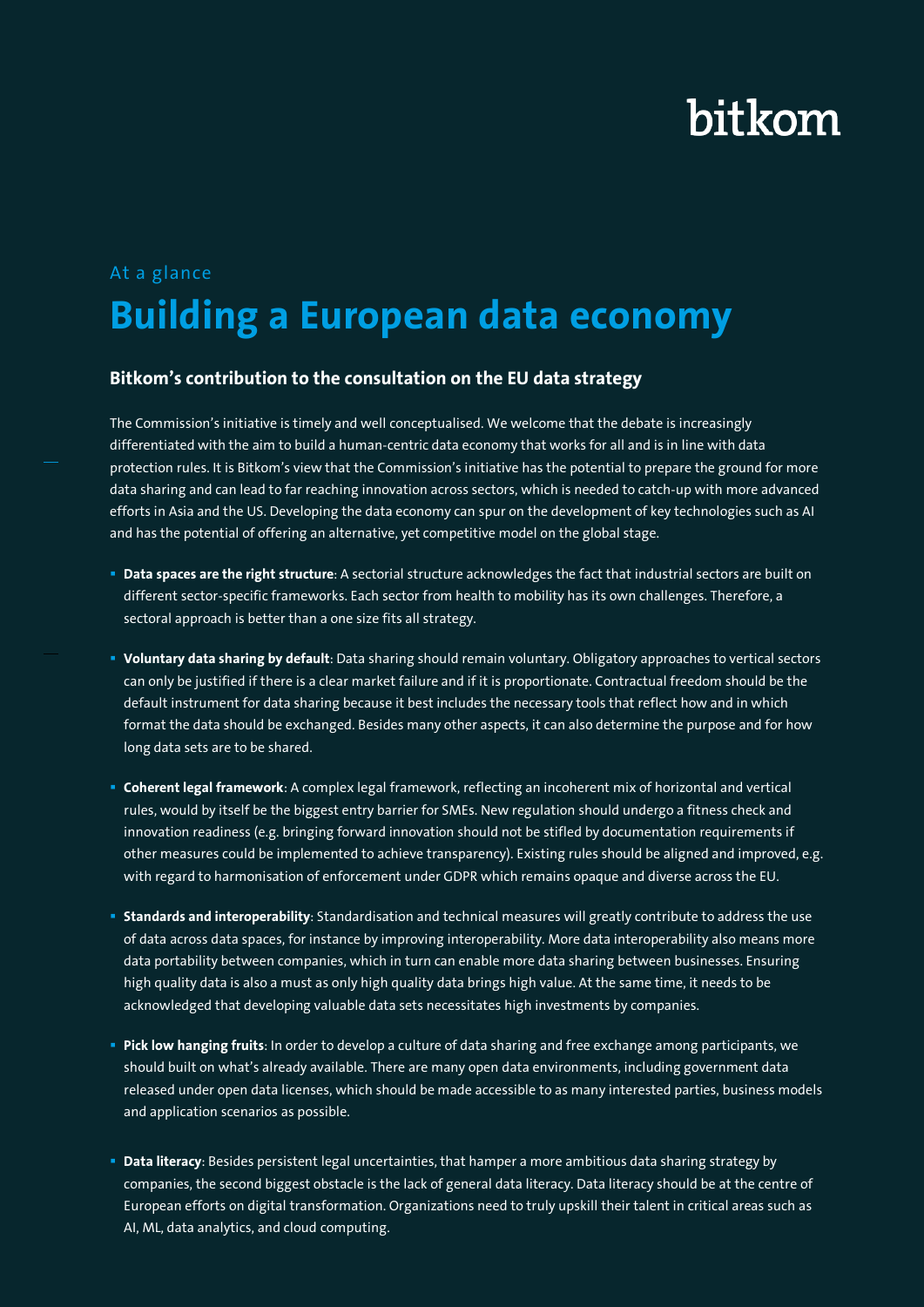## **Position Paper – Data Strategy**

**The EU´s Data Strategy**

31. May 2020 Page 1

#### **The Data Strategy – Key aspects and necessary complementing measures**

We support the idea that the European Union needs an overarching data strategy in order to achieve the benefits of the Single Market and avoid fragmentation. The data strategy should be complemented by robust funding to enable innovation in the EU and improve competitiveness of European businesses. Support and funding for digital technologies must not be cut in the EU budget, AI and 5G must become central elements of a New Deal and all new Regulation should undergo a fitness check for SMEs and innovation readiness (developing and bringing forward innovation should not be stifled by e.g. documentation requirements if other measures can be implemented to achieve e.g. transparency). In order to boost the data economy, the Data Strategy can be an important trigger. The GDPR was a first step for EU-wide unified rules and high standards but the review has shown that there are still many practical issues and that a common understanding, a harmonized interpretation is yet to be achieved. New legal enablers for data use should now be advanced via the sectorial data spaces for instance. As the nature of data is extremely diverse and complex, we do not think that a "one-size fits all strategy" (as with the GDPR) is suitable to achieve that goal. Given the differences across industries, sectors and consumers, targeted measures are more likely to be successful in the beginning.

It is our default position that every measure taken under the Data Strategy should aim to improve the possibilities for data use and data sharing. The proposed sectorial data spaces will be a good first step to achieve that goal. For the data spaces to work they will need a clear regulatory framework and, where necessary, new standards. As already stressed above, we believe that one "single common EU data space" would not lead to innovation; a competitive and sectorial approach is the right step and we welcome that the Data Strategy focuses on that. One harmonized approach across different industry sectors might also be too complex. We would prefer to start with "meaningful content clusters" within sectors and develop standards for those data, as this leaves sufficient flexibility to evolve. In order to achieve a comprehensive Data Strategy, we are in favour to build upon already existing rules and regulations related to data in general (e.g. GDPR, competition law) as well as sector specific frameworks (e.g. for the

Bitkom Bundesverband Informationswirtschaft, Telekommunikation und neue Medien e.V. (Federal Association for Information Technology, Telecommunications and New Media)

#### **Rebekka Weiß, LL.M.**

**Head of Trust & Security** P +49 30 27576 161 r.weiss@bitkom.org

Albrechtstraße 10 10117 Berlin Germany

President Achim Berg

CEO Dr. Bernhard Rohleder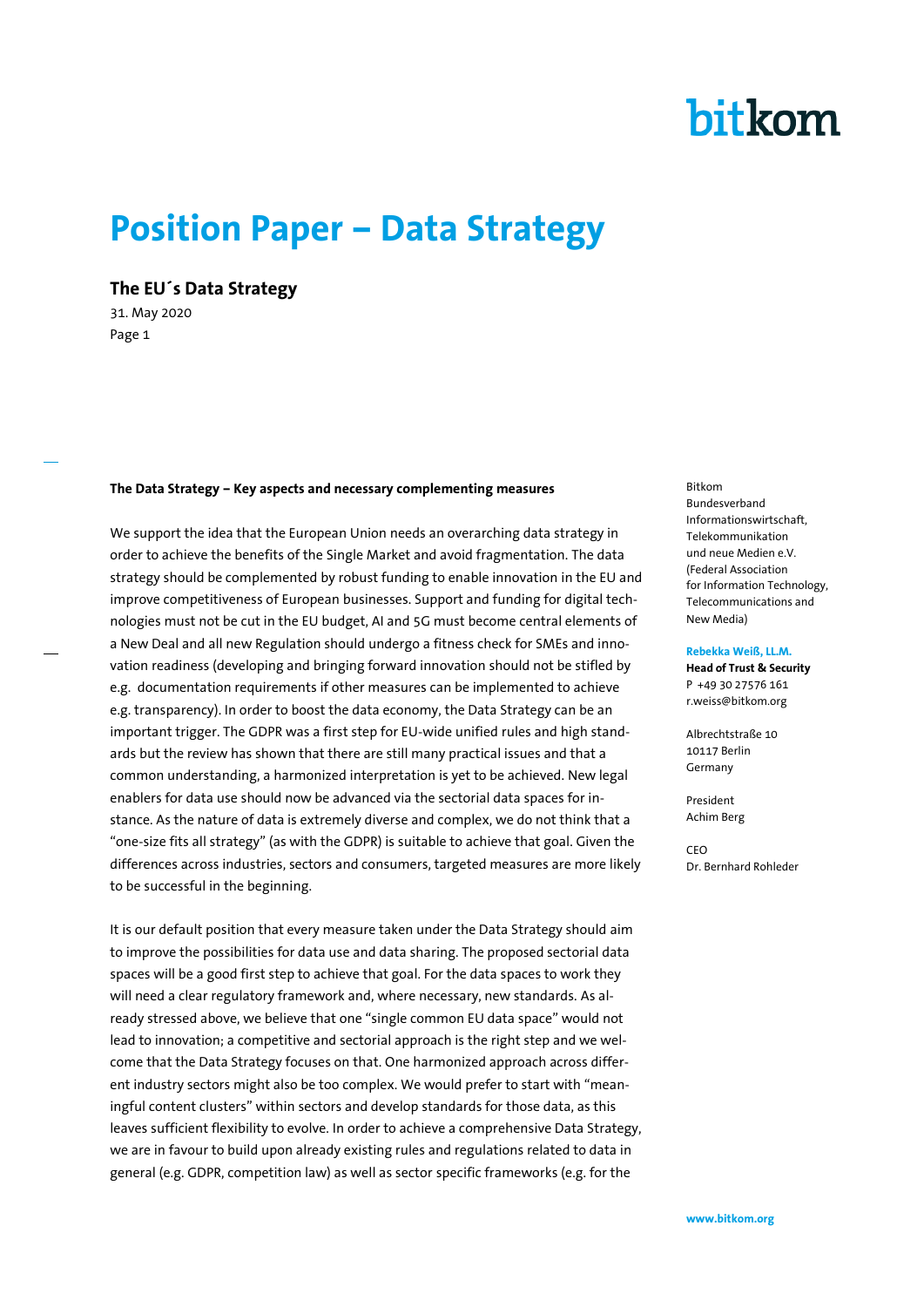## **Position Paper The EU´s Data Strategy**

Page 2|9

finance sector MiFID II /MiFIR, SFTR).The EU should focus on improving data quality and making Open Data Spaces interoperable throughout the EU. Data sets should be provided by public institutions (Open Government Data) first.

#### **General Aspects:**

In Bitkom´s view, the European Union needs an overarching data strategy in order to achieve the benefits of the Single Market and avoid fragmentation. We are strongly in favour of a harmonized approach to speed up the processes with the use of innovative technologies to avoid lagging behind in the uptake of innovation and new technologies in comparison with Asia or the US.

In general, we welcome the EU's plans to create data spaces for strategic sectors. A sector focused approach can achieve better harmonized standards as well as interoperability across sectors. To achieve this, the framework has to be developed in a coherent way where all sectorial approaches can fit together. With regard to all regulatory actions in the field of data and data protection we want to stress the necessity of coherence. New regulation should always undergo a compatibility check with existing regulation. The current discussion surrounding the ePrivacy Regulation shows that (if not amended) there will be massive difficulties in defining the scope of application of the GDPR and the potentially upcoming ePrivacy Regulation. Companies also face legal uncertainty around anonymising personal data. Providing more legal certainty through EDPB guidelines and a standardised industry approach, which includes a risk-based view to the anonymization of data, is a key factor to incentivise more data sharing and usage.

The EU's approach to data sharing, whether B2B or B2G, should remain rooted in a voluntary nature, while obligatory approaches to vertical sectors can be justified only if there is a clear market failure and is proportionate (following the "criteria" mentioned in the EU data strategy). There is need for the right balance between data accessibility and contractual rights of companies: An unconditional claim to data access or a corresponding obligation to grant data access must be rejected. The principle of freedom of contract generally ensures sufficient access to data. Through this factual assignment of data to the data producer, the data producer has the necessary control right over the data, which can be controlled by means of contract law. Data can be made available to any interested party under an agreement which ensures companies that invested in the production and/ or collection of data not to expect economic disadvantage. This approach ensures a proportionate balance between making data accessible to the public while ensuring the rights of the companies that invested in the production of data. Contracts should therefore still be the fundamental way for businesses to share data, even if the law specifies or further clarifies data usage rights. In this context, the terms "public interest" data and "data for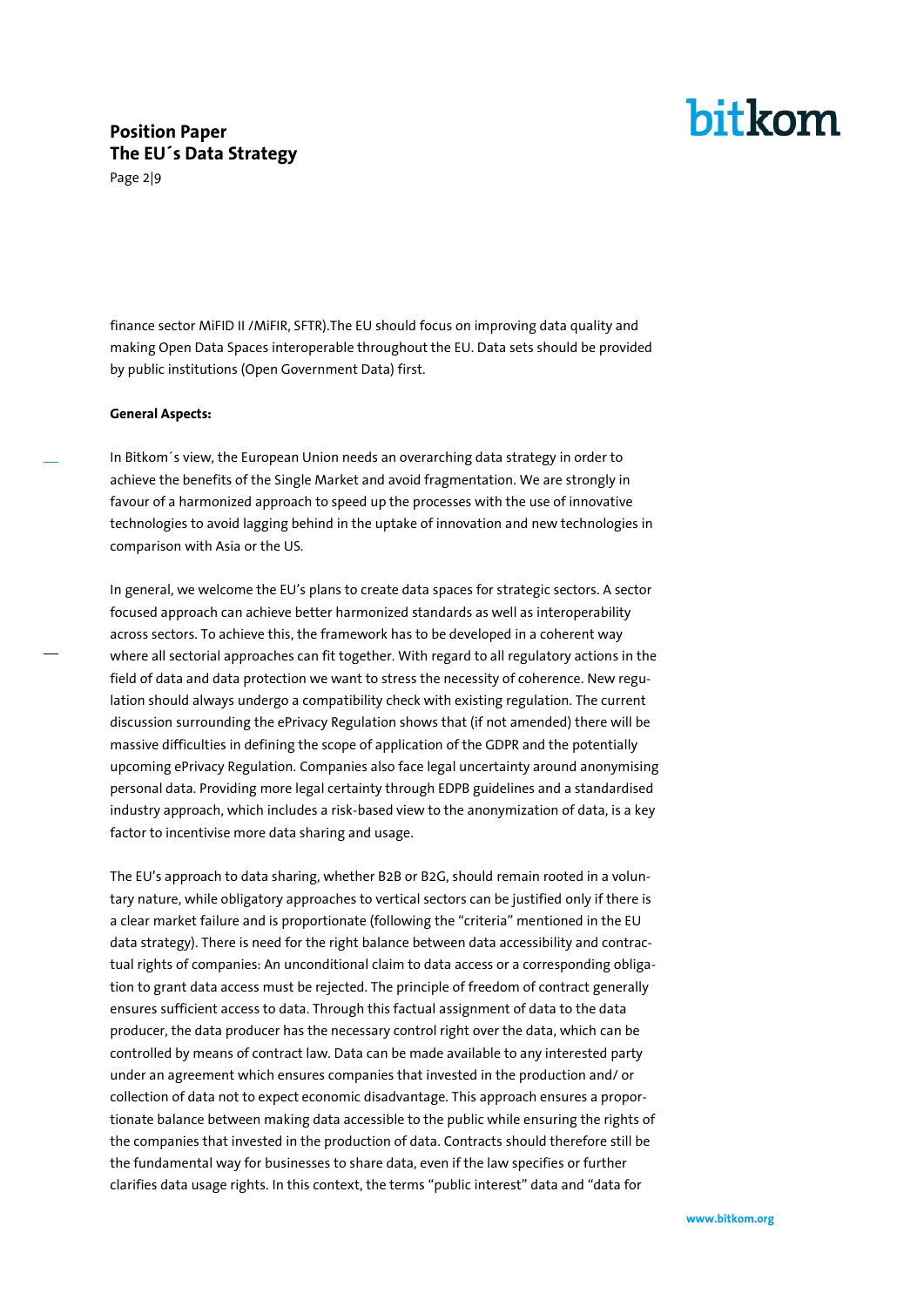### **Position Paper The EU´s Data Strategy**

Page 3|9

common good" must not lead to obligations for enterprises to open up data. In any case, adequate compensation for businesses needs to be ensured, in order to achieve long-term sustainable cooperation between private and public sector, based on a narrow, clearly defined and harmonised purpose (for which an ongoing dialogue with all relevant stakeholders about the relevant types of data is crucial), to preserve legal certainty for all contractual parties involved.

Bitkom´s members are strongly aware of their responsibility in handling data and are often front runners when it comes to data-driven innovation. Many companies and sectors have already committed themselves to responsible data handling beyond the legal requirements by means of ethical guidelines or Codes of Conducts.

As strong data protection is already in place in the European market we now need an innovation-friendly data policy, which is essentially characterised by self-determined, contract-based data handling. We are convinced that the necessary precondition for efficient data management is, in particular, the promotion of free and fair competition between all market players, in which companies can develop their own ideas and use databased applications, irrespective of their size. An appropriate balance must be struck between the interests of the data producer and the data user. In addition to the mere mass of data, the disclosure of high-quality data sets, as envisaged by the EU Commission, should also be promoted. Bitkom already stressed the improvement of an Open Data approach by public sector with regard to the consultation on the national level (German Data Strategy).

It is our strong view that an obligatory cross-sectoral data access will stifle innovation instead of promoting it. The innovative capacity of industrial companies should be strengthened by targeted incentives for using and sharing data, but not by horizontal regulatory intervention. Moreover, it is hardly possible to specify such claims with regard to the regulatory object "data" on an abstract and general level. We also see a need for clarifications whenever policy measures include regulatory action regarding data and see the need for a more clear definition of "data". In our view, it is important to develop a classification of data. We would propose the following differentiation:

- Source of data: 1) data created by private persons 2) Data created by companies, especially non-personal data (check GDPR: is it useable), and also: retail (C2B) vs wholesale data (B2B)
- Data quality: has the "raw" data been "upgraded" by someone (e.g.in order to structure, apply standards, developed according to logic etc.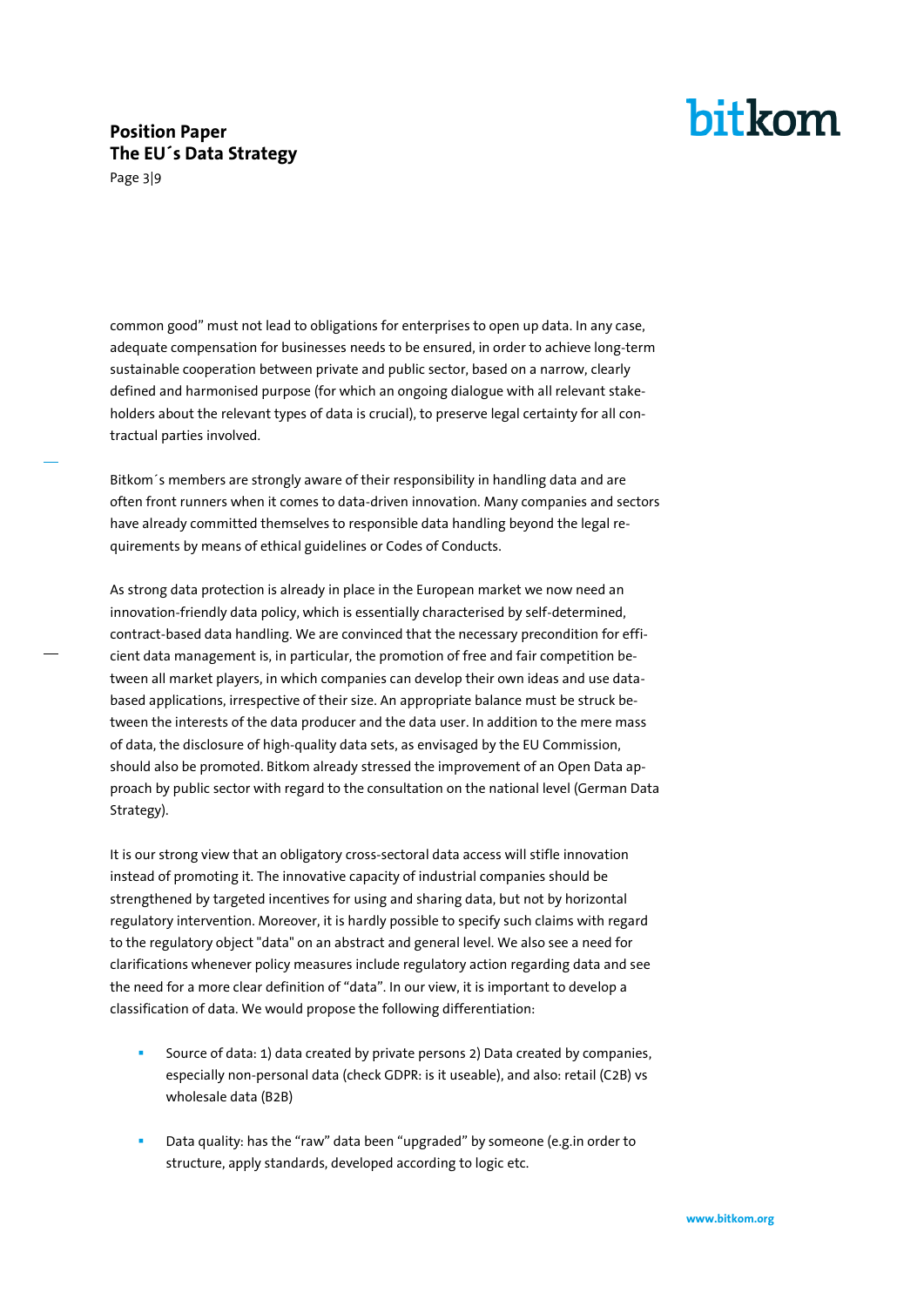### **Position Paper The EU´s Data Strategy**

Page 4|9

bitkom

- Data pricing: free versus commercial data/data which can be monetised
- Pooling of data: fees for making the data readable/ available
- Availability: for free/fee/user fee etc.

#### **I. Section 1 of the Consultation**

#### **1. New Data Portability Rights**

The Commission has surfaced the idea of "enhancing the portability right for individuals under Art. 20 of the GDPR, giving them more control over who can access and use machine-generated data". The GDPR considers any data that has the potential of identifying someone as personal data; Art. 20 already contains a portability right over such data but many aspects are still not clear. New data portability rights should only be introduced if their implementation will work in practice and should not duplicate existing rights. . We believe that facilitating portability in a practical way for individuals, including direct portability from service to service, is the key for this right to achieve its full potential. Industry players have been engaged in creating an open ecosystem of direct portability between service providers. The Data Transfer Project is an example of a successful industry-led initiative in this space.

#### **2. New Data Access Rights**

j

The Strategy talks about a new data access right "if a market failure in this sector is identified/can be foreseen, which competition law cannot solve". Any change in the regulatory framework with regard to such data access needs to be carefully tested before regulatory action is taken. Mandating access to data can take away the very incentives of innovation. Business, which produces and commercializes data, must still be possible within the EU, to provide incentives for companies to stay innovative and develop new data related services. While we support the idea to make data more available, other issues have to be taken into consideration as well: sustainability, innovation, trade secrets, risk prevention, fair competition, data quality and sufficient incentivization to invest into data quality, responsibility and liability - particularly given that EU companies are competing on a global scale. Requiring a company to share the fruits of their labour can deter investment and economic growth.<sup>1</sup> Companies will only invest in

<sup>&</sup>lt;sup>1</sup> Elaborations on the open questions and issues to be solved can be found in our Position Paper on the 10th Amendment to the German Competition Act: [https://www.bitkom.org/Bitkom/Publikationen/Bitkom-Stellungnahme-zur-10-GWB-](https://www.bitkom.org/Bitkom/Publikationen/Bitkom-Stellungnahme-zur-10-GWB-Novelle)[Novelle](https://www.bitkom.org/Bitkom/Publikationen/Bitkom-Stellungnahme-zur-10-GWB-Novelle) (german)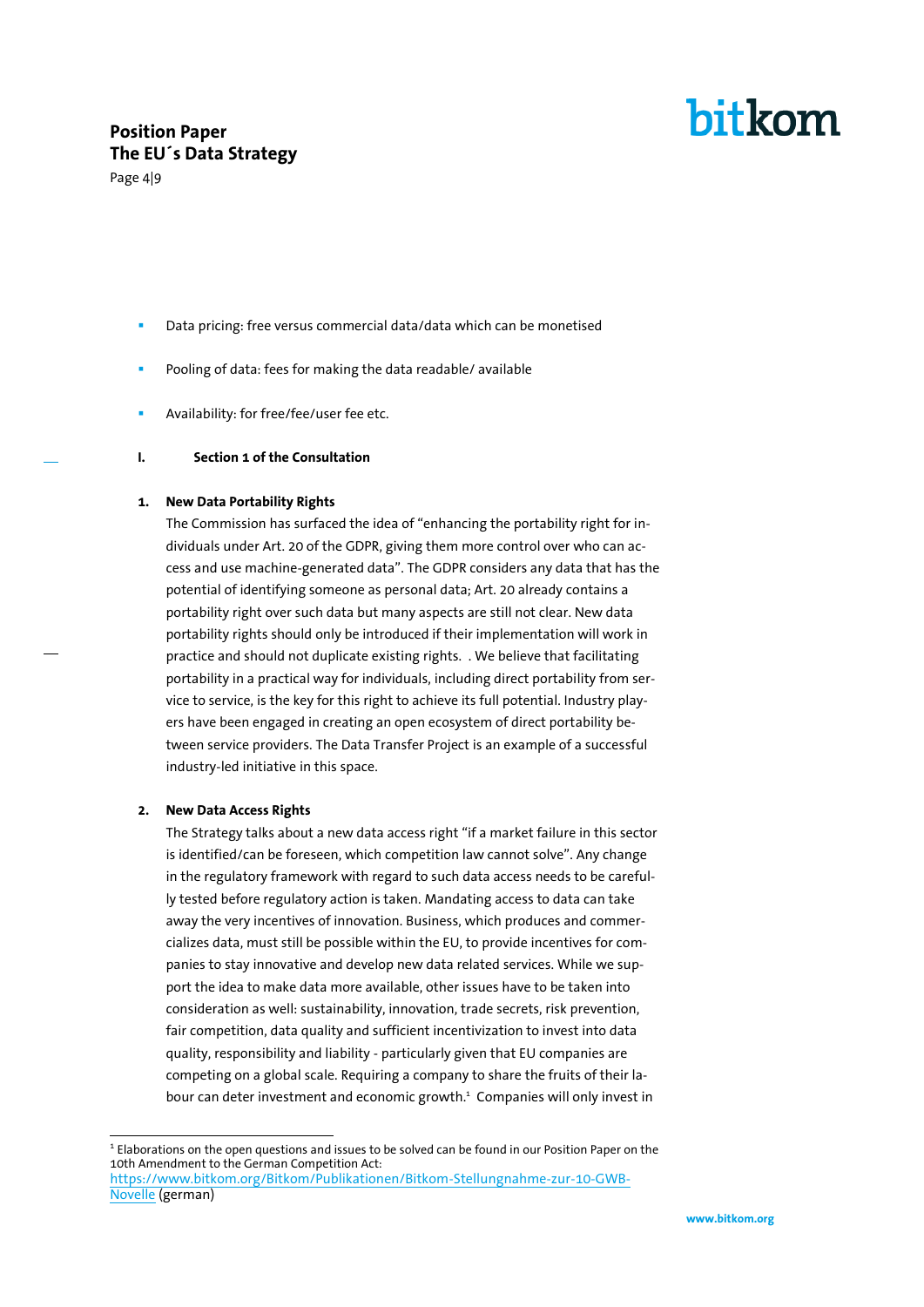### **Position Paper The EU´s Data Strategy**

Page 5|9

the collection and analysis of data if they expect this investment to have an economic or competitive advantage. If such an advantage cannot be achieved or is at risk because e.g. collected data must be shared with competitors, the companies will stop or limit the investment or the collection of the data (free-rider problem). No company would invest in the production of data if it simply had to make the results of these efforts available to the competition free of charge.<sup>2</sup> This would counteract the political strategy of the Commission to become the leader in the data economy and would further prohibit the sharing of data between companies. Therefore, companies should be allowed to "upgrade" raw data, develop products/services on these data and ask for fees/charges. Otherwise, such an approach would send negative incentives towards data collection/standardization and product developments: e.g. "commercialization of data" should be allowed. To facilitate data sharing amongst companies, we see the need for a new enabling environment supported by data infrastructures. Compensation for data providers will also always be needed for data access rights. As recommended by the EU Commission, the contribution of data to the public should be incentivized for example by providing a fee. The fee needs to be reasonable and shall be proportionate to the value which the data represents to the purchaser/user.<sup>3</sup>

We disagree with the statement that there are currently challenges regarding the allocation of the rights to data coming from smart machines or devices. Wherever the data is personal, the individual should be in control and be able to decide who does what with the data in line with GDPR. When it comes to nonpersonal data, contractual solutions between actors are operating well in practice today. Further, the existing legal framework, including contract, intellectual property, and competition law should serve for parties to address any issues with usage rights.

#### **3. General Data Literacy**

We agree with the Commission that more public data should be available for the common good. However, we note that data itself is not the sole enabler of innovation. The skills (to be able to make the most of data by using a given computational tool or technology) and the awareness around digital technologies play a

 2 The data sharing obligations in the PSD2 have shown that the data sets that need to be shared have to be clearly defined and specific business cases where focused on when the legislation was drafted. <sup>3</sup> The value of data depends primarily on its usefulness for a business model or on the possibility of gaining usable and affordable information from it. When measuring the value of data, particular attention should be paid to whether the further processing of data creates significant added value for the customer. If considerable commercial values can be achieved through the use of data, this can be taken into account in the price calculation for data. This approach has been established by the Court of Justice of the European Union (CJEU), as the price must be commensurate with the economic value of a service rendered (among other things CJEU, judgment of 14 February 1978, case 27/76 - United Brands).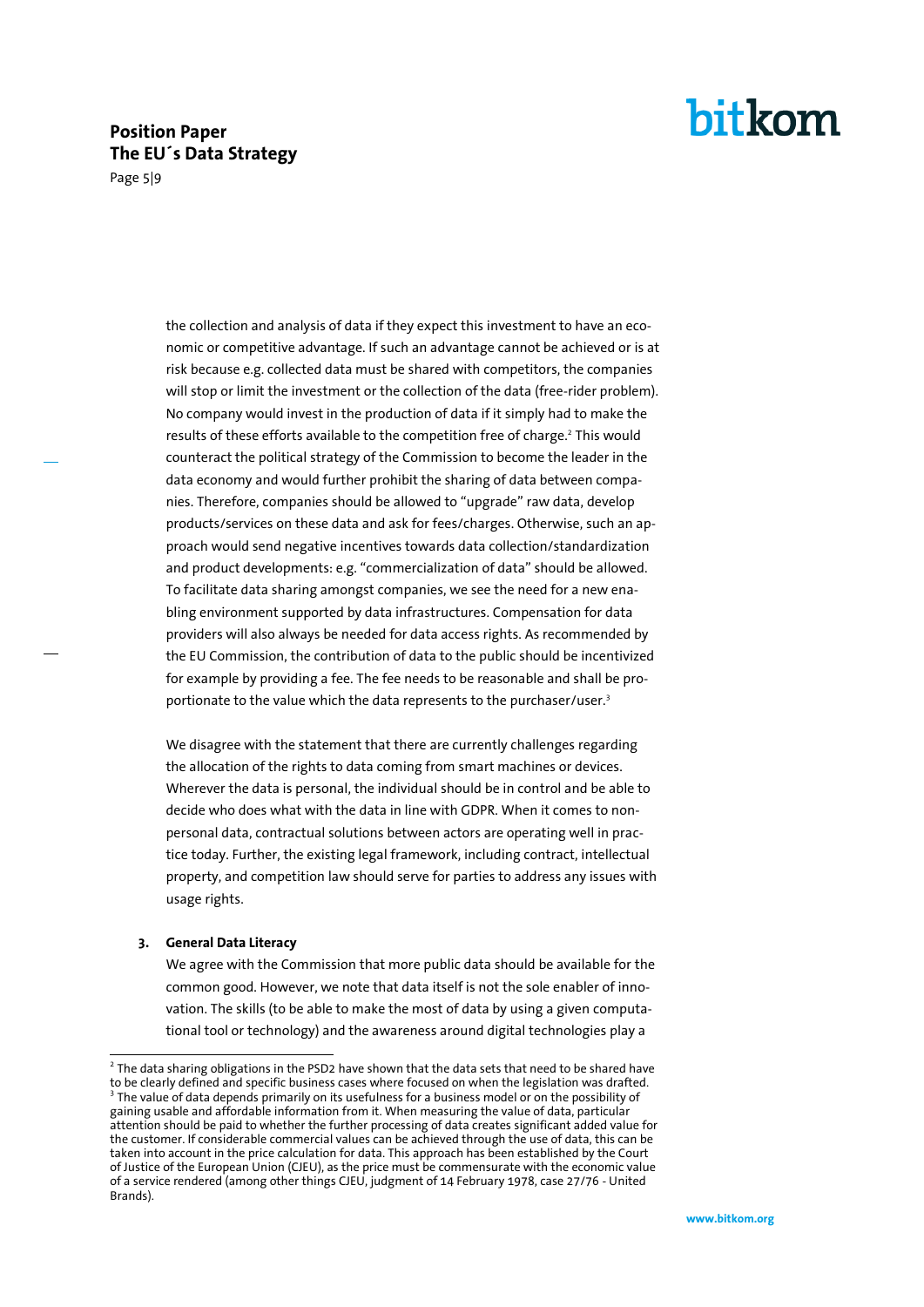### **Position Paper The EU´s Data Strategy**

Page 6|9

critical role in digital transformation. We fully support the view that data literacy should be at the centre of European efforts on digital transformation. Organizations need to truly upskill their talent in critical areas such as AI, ML, data analytics, and cloud computing. Such tools and technologies already exist in the market. Still, they're not achieving their full potential within EU organizations due to skills and awareness gaps, among others.

#### **4. Data Spaces**

The Strategy proposes the development of common data spaces in strategic industry sectors. Access to open data has a positive impact on the economy and society at large. These initiatives could be further encouraged, but we stress the need to make participation in the data spaces voluntary, access open to all players and non-discriminating.

The development and adoption of the envisaged data spaces can and should be implemented in phases. For example, the data spaces can begin with creating open data environments, including government data released under open data licenses, to develop a culture of data sharing and free exchange among participants. Data enables companies to refine their business models, to improve and individualize their offers or to develop completely new business models. Therefore, data needs to be made available to as many interested parties, business models and application scenarios as possible (generally, on a contractual basis, as stresses above). Especially certain types of start-ups depend on the availability of data.

#### **II. Section 2 of the Consultation**

#### **1. Data Governance**

Data governance mechanisms coupled with legislation could aid with the governance of these data spaces, provided they facilitate open and transparent decision-making processes for stakeholders and contribute to helping the marketplace within the sectors listed in the EU data strategy e.g. through promoting common data formats. Moreover, pan-European legislation for data spaces could be helpful against any push at national level towards data localisation measures. However, a horizontal approach to legislating governance should be of a highlevel and address compatibility and participatory issues around data spaces, while also clarifying the scope and avoid prescriptive horizontal rules that may not be fitting for certain vertical sectors. Standardisation and technical measures will greatly contribute to address the use of data across data spaces for these sectors, for instance by improving interoperability. More data interoperability al-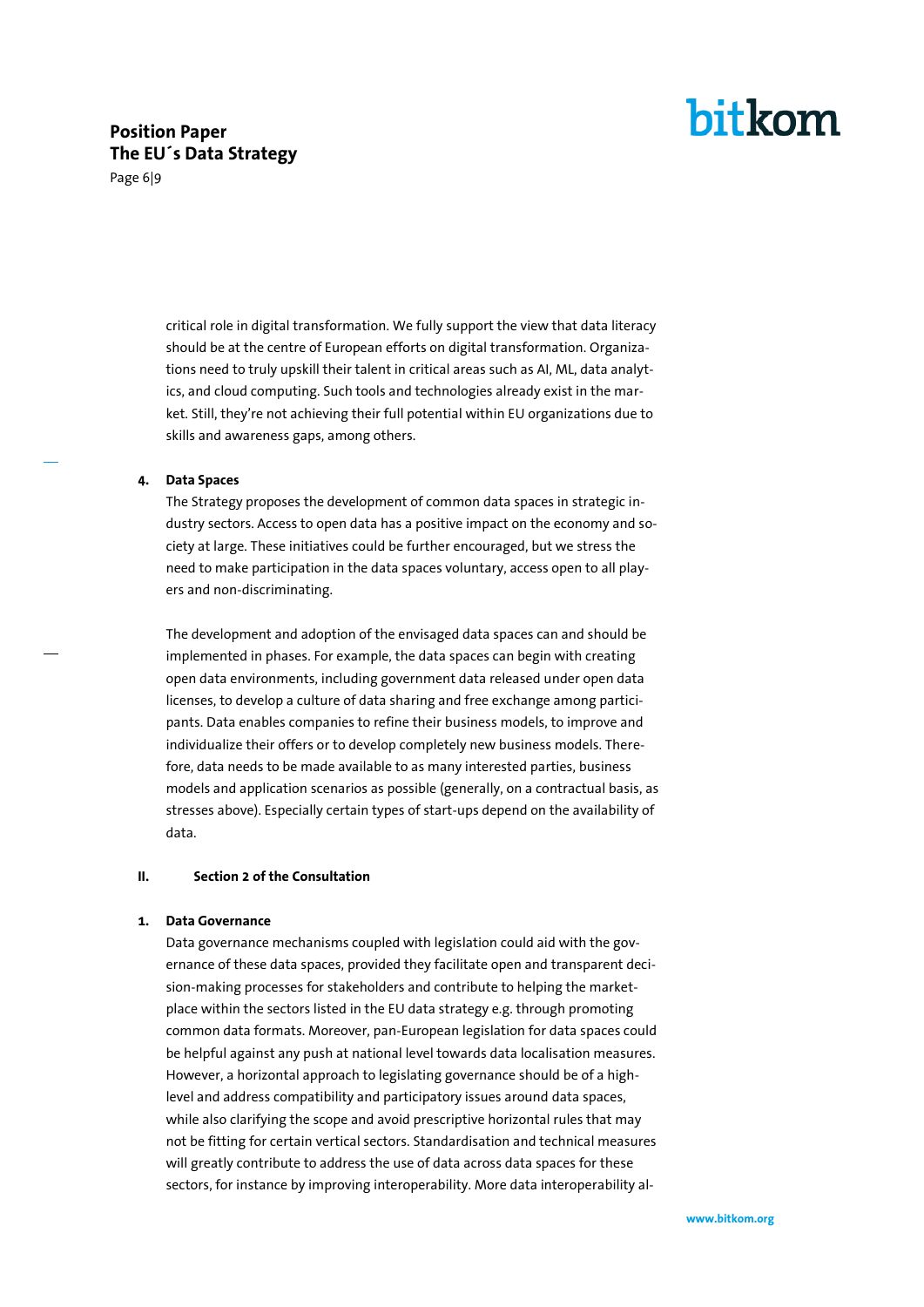### **Position Paper The EU´s Data Strategy**

Page 7|9

so means more data portability between companies, which in turn can enable more data sharing between businesses. We agree with the Commission's observation that data interoperability and the high quality of data is important to ensure an easy exchange of data in the market. Barriers to entry the market with the aim of building obstacles to competition need to be addressed. Ensuring high quality data is also a must as only high-quality data brings high value for multiple parties. Low quality data on the other hand leads to ill-informed decisions, contains risks for the data user /purchaser and should also not be "mixed" with high quality data sets. This would reduce the overall quality of the data and increase costs. Furthermore, data must be provided in a structured and machinereadable format in order to gather and process data from different sources in a coherent manner.

#### **2. Standardisation**

We agree that standardization is a good way to respond to interoperability challenges around data sharing and data reuse. However, we note that 1) there's plenty of existing standards on data formats, models etc. 2) it is essential to anchor any European efforts into existing international standards and the work done by well-established standardization bodies (to which Member States are part of) such as ISO. Standards at a national level create market barriers and fragmentation, thus must be avoided. In addition, we support the aim to harmonize the description of industrial data (=metadata), so that data sets, including their usage possibilities, speak the same language not only with regard to their format when being offered for sharing on data spaces. However, although we support efforts to use standards as a tool for improved data transfers and interoperability, standardization that is too strong can also block innovation. Particularly in an agile domain such as IoT, it is vital to allow players to also experiment with new methods for data encoding, transmission, etc. for the sake of progress. Standardization should be applied for mature existing offerings and should always be aimed for, while at the same time encourage innovation at early stages without imposing the burden of standardization.

#### **3. Data intermediaries**

We welcome the focus on data management and data trust models. Practical examples of this should be established promptly together with the business community or the data trust models currently being developed, where they offer new practicable approaches. Existing market solutions are in place to support consumers in the assignment of rights and access, the handling of their data, to observe and, if necessary, to rely on them. Once the data spaces are established,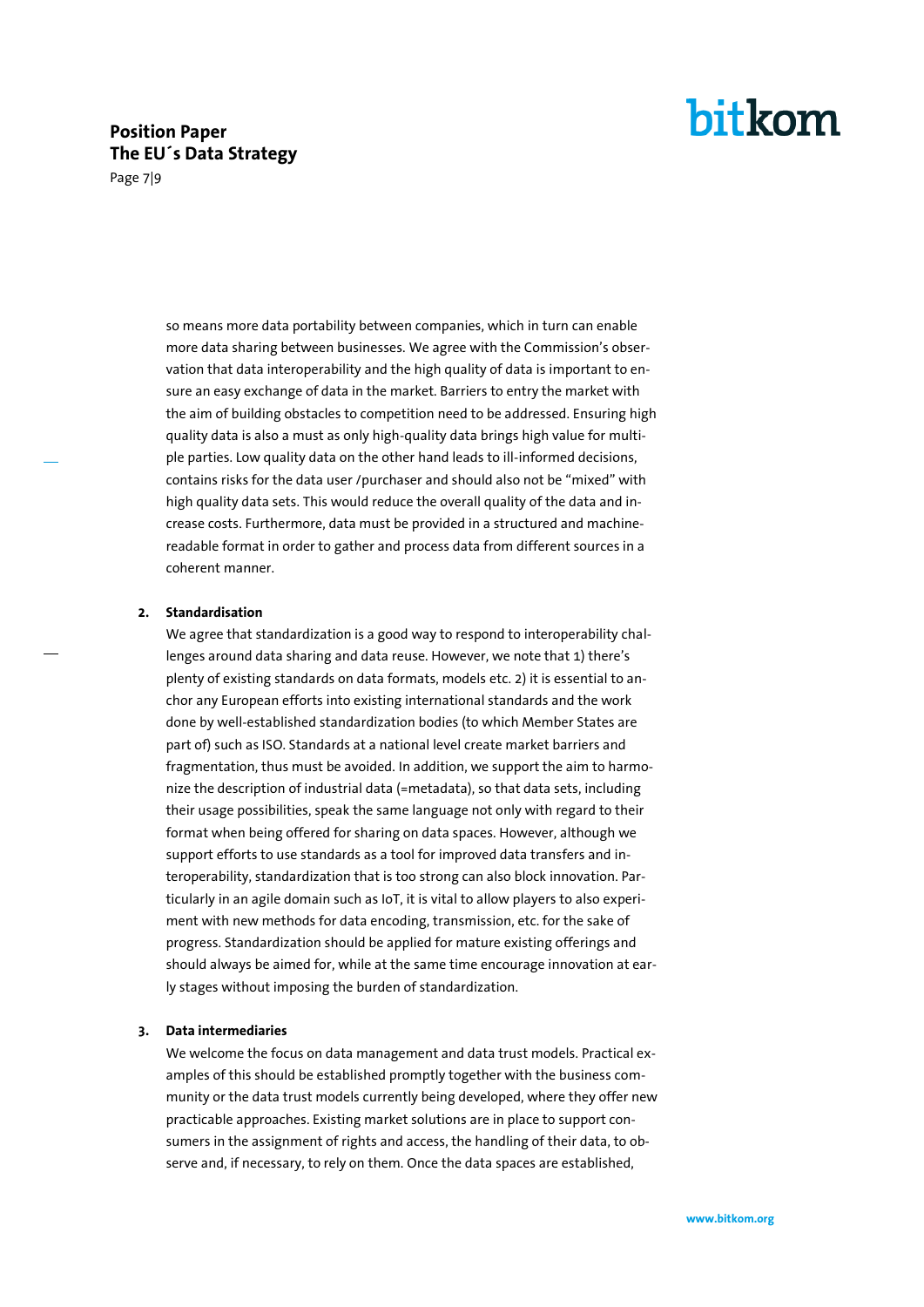### **Position Paper The EU´s Data Strategy**



they can be enhanced by enabling private exchanges of B2B data, perhaps facilitated by neutral data intermediaries.

#### **4. Identification of high-value datasets**

We agree that the public sector data has several advantages: significant potential for re-use in new products and services and help address societal challenges in many areas. Therefore, we support the Commission's efforts to improve access, where appropriate, to this data and its interoperability. There should also be an ongoing dialogue with all relevant stakeholders to define the high-value datasets

#### **5. Self-/co-regulatory context of cloud computing**

The Consultation calls for the identification of "problems in the context of the current functioning and constitution of the market for cloud services in Europe". We are of the view that several issues need to be addressed: The lack of public procurement rules fit for cloud services prevents public sector organizations from taking full advantage of cloud-based innovation. Cloud public procurement frameworks should take into account the following principles:

- Multi-tenant Cloud environments: The use of commercially-available versions of cloud services should be supported to the highest possible extent. When imposing bespoke requirements in tenders, the potential implications on costs and efficiency of cloud services need to be taken into account.
- Shared responsibility: In cloud environments, customers bear responsibility for their content, applications built on top of the cloud infrastructure, and specific configurations; while CSPs remain responsible for, and must have the ability to protect and maintain the services and the overall multi-tenant environment.
- Contractual framework: Typically terms of services have been developed with a deep understanding of how these services operate in practice and factoring in their constant technological evolution and innovation. The contractual framework needs to be limited in scope and cater for shared services and facilities, which is a fundamental aspect of cloud ecosystems.

The proliferation of standards at a national level creates market barriers, especially for smaller players and should be avoided. We welcome the creation of a "Cloud Rulebook" that compiles existing regulatory frameworks and industryrecognized standards that will help customers to navigate their risk assessments and due diligence as they plan their transformation to the cloud. In this context,

bitkom